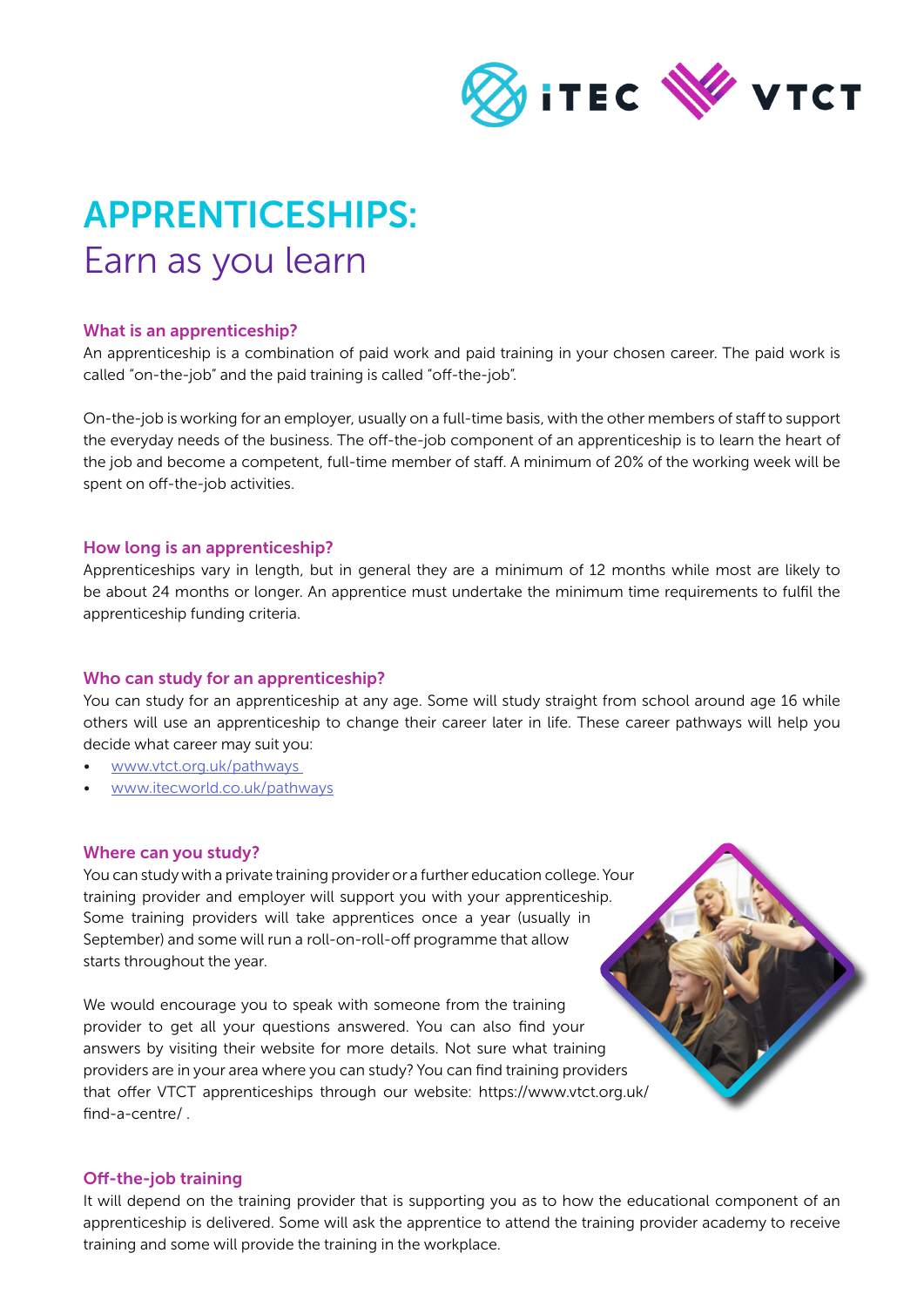

# APPRENTICESHIPS: Earn as you learn

# How to find an employer:

Once you have made your choice as to the type of career you want to follow, there are three ways to find a supportive employer:

- 1. You locate an employer yourself. Find a business that you would like to work for.
- 2. Use one of the many websites that can offer support like [https://www.findapprenticeship.service.gov.](https://www.findapprenticeship.service.gov.uk/apprenticeshipsearch ) [uk/apprenticeshipsearch](https://www.findapprenticeship.service.gov.uk/apprenticeshipsearch )
- 3. Use your training provider to support you with finding an employer

## What level of qualification is an apprenticeship?

Apprenticeships start at level 2 (which is equivalent to a GCSE). Apprenticeship then raise to level 3 (equivalent to an A level) and above (level 4, 5, 6 and 7). The higher the level, the more in depth the knowledge and skill. Some apprenticeships must start at level 2 to provide a foundation level of skill and knowledge and some can start at level 3 or above. It will depend on the type of apprenticeship you choose as well as your current level of education and skill.

## Who will pay for the apprenticeship?

There are two methods of securing funding for an apprenticeship:

- 1. The UK government through the Education and Skills Funding Agency
- 2. An employer using their own 'Levy funds' that have been set aside for apprenticeships specifically.

Both methods of funding will be sorted for you. Training providers have experts that deal with all aspects of funding and they will apply for funding on your behalf.

# What will I earn?

Your salary will depend on the employer you work for, but there is minimum wage in place.

| Age                                                                                                                    | From 1 April 2018 (current)<br>Rate per hour |
|------------------------------------------------------------------------------------------------------------------------|----------------------------------------------|
| 25 and over (National Living Wage)                                                                                     | £7.83                                        |
| 21 and over                                                                                                            | £7.38                                        |
| 18 to 20                                                                                                               | £5.90                                        |
| Under 18                                                                                                               | £4.20                                        |
| Apprentice (all apprentices under the age 19 AND any apprentice<br>regardless of age, in first year of apprenticeship) | £3.70                                        |